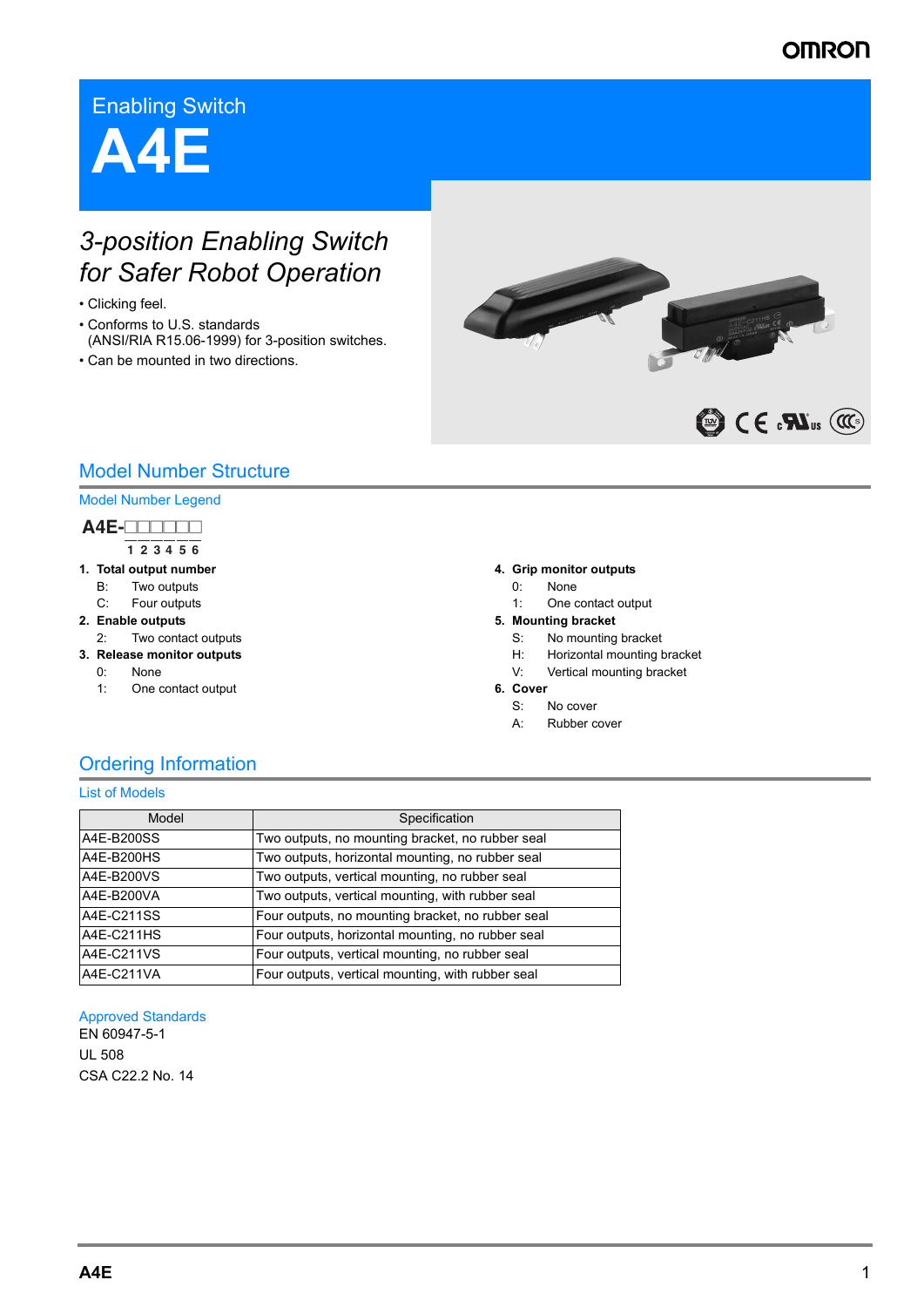## **Specifications**

## Ratings

| Rated insulation voltage     | 250 V                                                                                           |
|------------------------------|-------------------------------------------------------------------------------------------------|
| Rated ON current             | 2.5A                                                                                            |
| Rated load                   | 24 VDC, 300 mA (inductive load)<br>125 VAC, 1 A (resistive load)                                |
| Minimum applicable load      | 24 VDC, 4 mA                                                                                    |
| Impulse withstand<br>voltage | 4.0 kV between terminals of different<br>polarity, 2.5 kV between terminals of<br>same polarity |
| Ambient temperature          | -10 $^{\circ}$ C to 55 $^{\circ}$ C (with no icing)                                             |
| Ambient humidity             | 35% to 85% (with no condensation)                                                               |
| Storage temperature          | -25 $^{\circ}$ C to 65 $^{\circ}$ C                                                             |

## **Characteristics**

| <b>Insulation resistance</b> | 100 M min. (at 500 VDC)                                 |  |  |  |
|------------------------------|---------------------------------------------------------|--|--|--|
| <b>Contact resistance</b>    | 100 m<br>max. (initial value)                           |  |  |  |
| <b>Vibration resistance</b>  | 10 to 55 Hz,                                            |  |  |  |
|                              | 0.75-mm single amplitude min.                           |  |  |  |
| <b>Shock resistance</b>      | 150 m/s <sup>2</sup>                                    |  |  |  |
| <b>Mechanical durability</b> | OFF-ON: 1,000,000 operations min.                       |  |  |  |
|                              | OFF-ON-OFF (direct opening): 100,000<br>operations min. |  |  |  |
| <b>Electrical durability</b> | 100,000 operations min.                                 |  |  |  |
| Degree of protection         | IP65 (rubber seal type only)                            |  |  |  |

## **Structure**

| Contact form      | 4-contact type: 2NO (enable output)<br>1NC (release output)<br>1NC (grip output)<br>Direct opening for all contacts<br>(See note) |
|-------------------|-----------------------------------------------------------------------------------------------------------------------------------|
|                   | 2-contact type:2NO (enable output)<br>Direct opening for all contacts (See note)                                                  |
| Operating pattern | During operation: OFF-ON-OFF<br>During reset: OFF-OFF momentary 3-posi-<br>tion operation                                         |
| Terminal shape    | Solder terminals                                                                                                                  |

Note: Direct opening only during grip.

## Contact form



## Operating Characteristics



## Operating stroke

| Symbol          | Name                              | A4E-B200 <sup>S</sup> | A4E-B200VA<br>(See note.)   | A4E-C211 $\sqcap$ S | A4E-C211VA<br>(See note.)   |
|-----------------|-----------------------------------|-----------------------|-----------------------------|---------------------|-----------------------------|
| PT <sub>1</sub> | Release output (ON)               | ---                   | ---                         | 1 mm max.           | $1.2$ mm max.               |
| PT <sub>2</sub> | Enable output (ON)                | $3.2$ mm max.         | $3.4$ mm max.               | $3.2$ mm max.       | 3.4 mm max.                 |
| TT <sub>1</sub> | Max. enable holding<br>position   | Approx.<br>4 mm       | Approx.<br>$4.2 \text{ mm}$ | Approx.<br>4 mm     | Approx.<br>$4.2 \text{ mm}$ |
| PT <sub>3</sub> | Enable direct<br>opening position | 5.4 mm max.           | 5.6 mm max.                 | 5.4 mm max.         | 5.6 mm max.                 |
| PT <sub>4</sub> | Grip output (ON)                  | ---                   |                             | 5.4 mm min.         | 5.4 mm min.                 |
| TT <sub>2</sub> | Max. stroke                       | Approx.<br>$6.5$ mm   | Approx.<br>$6.7$ mm         | Approx.<br>$6.5$ mm | Approx.<br>$6.7$ mm         |

Note:Not including the rise of the rubber cover (0.5 mm max.).

## Operating force (reference values)

| Symbol           | Name                              |               | A4E-B200□S   A4E-B200VA   A4E-C211□S |               | A4E-C211VA  |
|------------------|-----------------------------------|---------------|--------------------------------------|---------------|-------------|
| OF <sub>1</sub>  | Enable operating force   7 N max. |               | 14 N max.                            | 7 N max.      | 14 N max.   |
| HF<br>(See note) | Enable holding force              | Approx. 5.5 N | Approx. 8 N                          | Approx. 5.5 N | Approx. 8 N |
| OF <sub>2</sub>  | Grip operating force              | 35 N max.     | 40 N max.                            | 35 N max.     | 40 N max.   |

Note: HF indicates "holding force".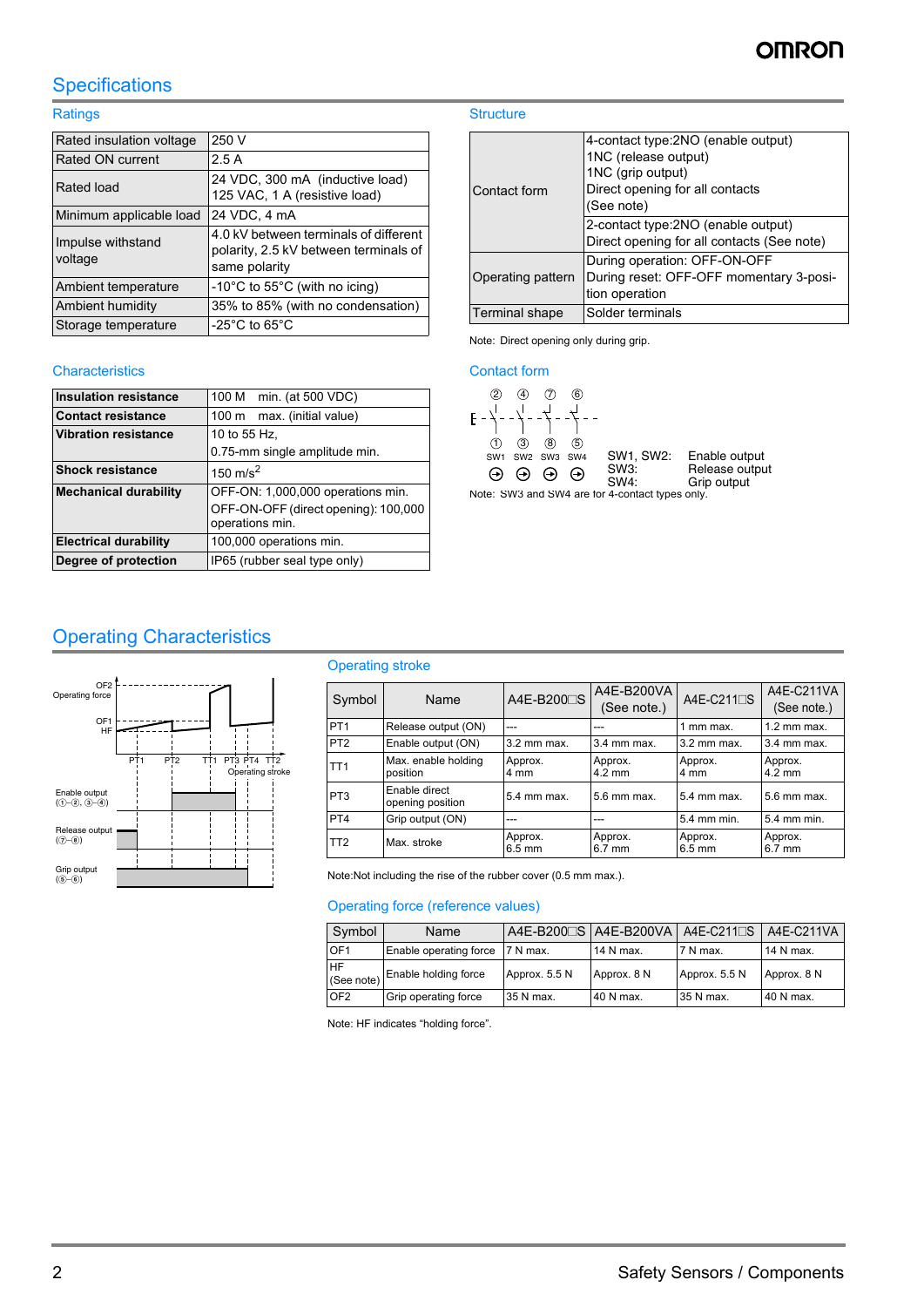## **Dimensions**

Note: All units are in millimeters unless otherwise indicated.

## 2-contact type 4-contact type







# **A4E-B200HS Horizontal mounting A4E-C211HS**











80.3  $-60.2$ 58.2

 $\mathbf{r}$ 

**Horizontal mounting**

 $7.1$ 

 $13.2$ 

7

 $\frac{7.1}{1}$ 

Approx

11 25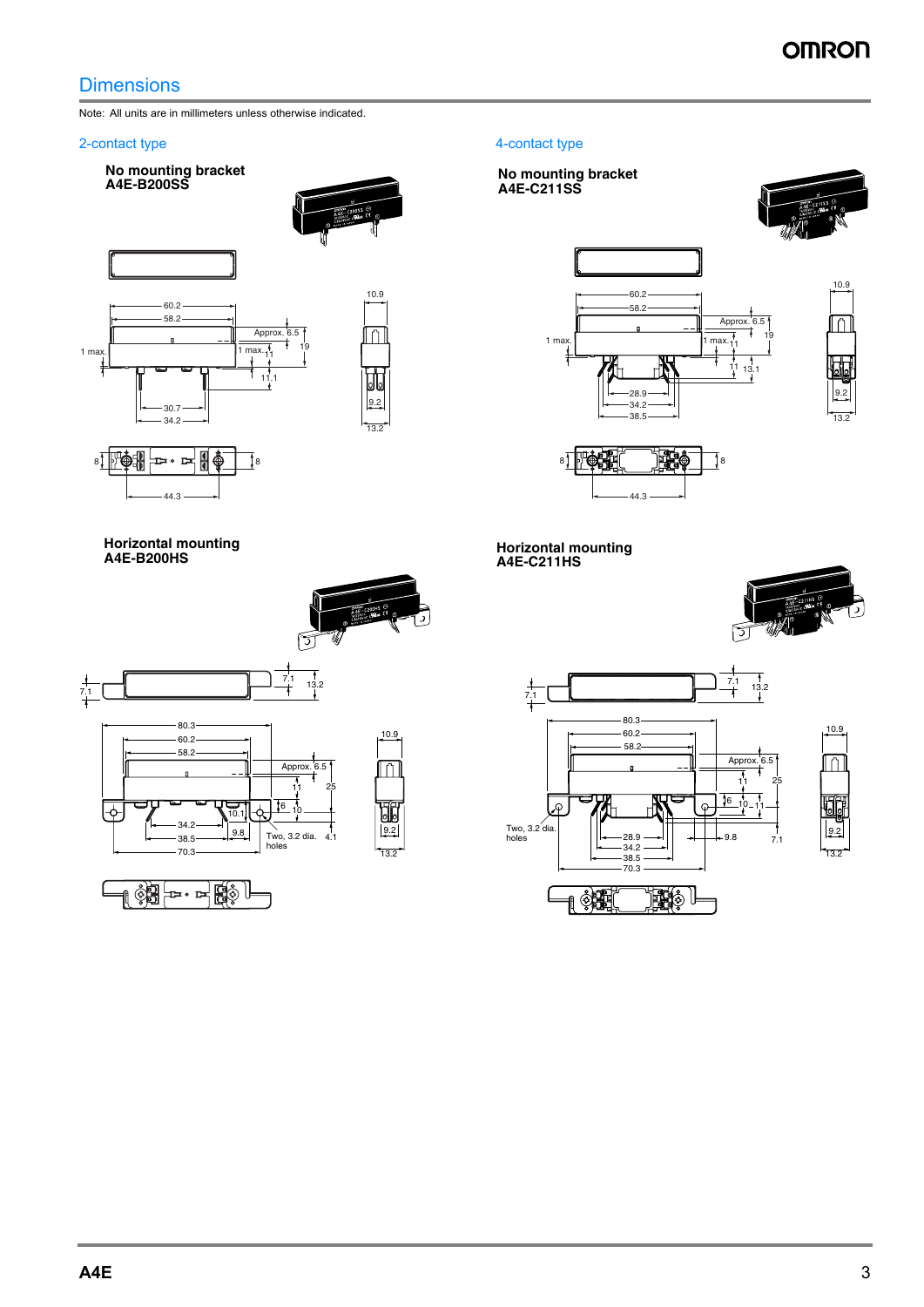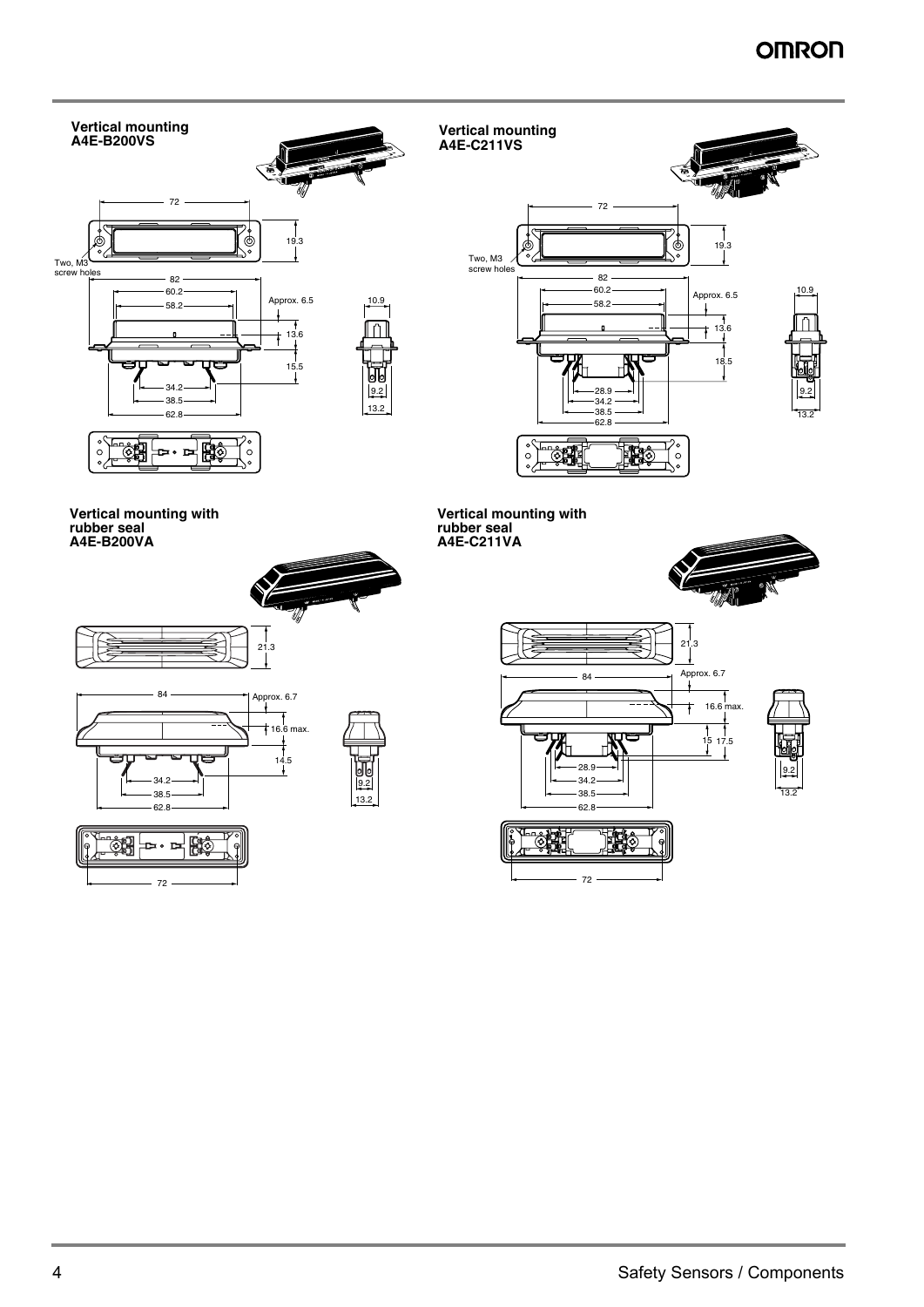## WARNING

Do not wire the Switch or touch any terminal of the Switch while power is being supplied. Doing so may result in electric shock.

## WARNING

Always use the Switch in a system that is operated directly by hand. Do not operate the Switch with a mechanical actuator. Insufficient Switch strength may result in damage to the Switch, electric shock, or fire.

## **CAUTION**

Design a safe system for using the Switch, based on a risk assessment that takes into account all reasonably foreseeable malfunctions.

## **CAUTION**

Determine the Switch mounting direction and structural design only after thorough risk assessment. For example, in a structure where the Switch protrudes from the pendant perimeter, the weight of the pendant itself could place the Switch into the enable condition and operate the machine. Likewise, in a buried structure where the Switch lies below the surface of the pendant, the Switch may not enter the grip condition when pressed and thus fail to stop the machine.

## **CAUTION**

Configure the system so that the machine operates only when the Switch is in the enable position.

## Correct Use

**Mounting** 

Use M3 screws and flat washers or spring washers to mount the Switch securely. Use a tightening torque of 0.39 to 0.59 Nm.

### No-mounting-bracket type



### Horizontal mounting type





## Vertical mounting type



### Vertical mounting type with rubber seal



## Wiring

- Use an appropriate wire size (0.5 to 0.75 mm<sup>2</sup>) for the applied voltage and carry current.
- Do not use a #110 tab receptacle.
- Wire according to the terminal numbers. Mistaken wiring may damage the Switch and result in fire.
- Wire according to the terminal arrangement.
- Use good-quality 6:4 (tin:lead) solder.
- Use a resin flux cored solder.
- Do not use a liquid or chlorine type flux.
- Perform soldering within 3 s using a 30-W max. soldering iron (temperature at the tip of the soldering iron: 350°C max.). Insulate with an insulation tube.
- Do not move the terminal for at least one minute after soldering.
- Do not apply a force that would deform the terminal when wiring.

## Operating Environment

Prior to using the Switch in places that are subject to contact by oil spray or chemicals, check the effect of those substances on the Switch.

Some types of oil spray and chemicals will degrade the sealing capability, which may result in faulty contact, defective insulation, ground fault, or burning damage.

## Improper Operating Environment

- Do not use the Switch in places that are subject to sudden temperature change.
- Do not use the Switch in places that are subject to high temperatures and condensation.
- Do not use the Switch in places that are subject to strong vibration.
- Do not use the Switch in places that are subject to direct contact with machine filings or dust.

## **Storage**

- Do not store the Switch in places with hydrogen sulfide or other corrosive gas or sea breeze.
- Do not store the Switch in places where the level of dust is high enough to be visible.
- Do not store the Switch in direct sunlight.
- Do not impose excessive force on the Switch during storage. Otherwise, the Switch may deform.

## **Handling**

- Do not drop the Switch. Otherwise, the Switch may malfunction.
- Do not apply strong vibration or shock to the Switch. Otherwise, the Switch may malfunction or be damaged.
- Do not contact the Switch with sharp objects. Otherwise, the Switch may be scratched. Scratches on the operating portion of the Switch may result in problems both in appearance and operation.